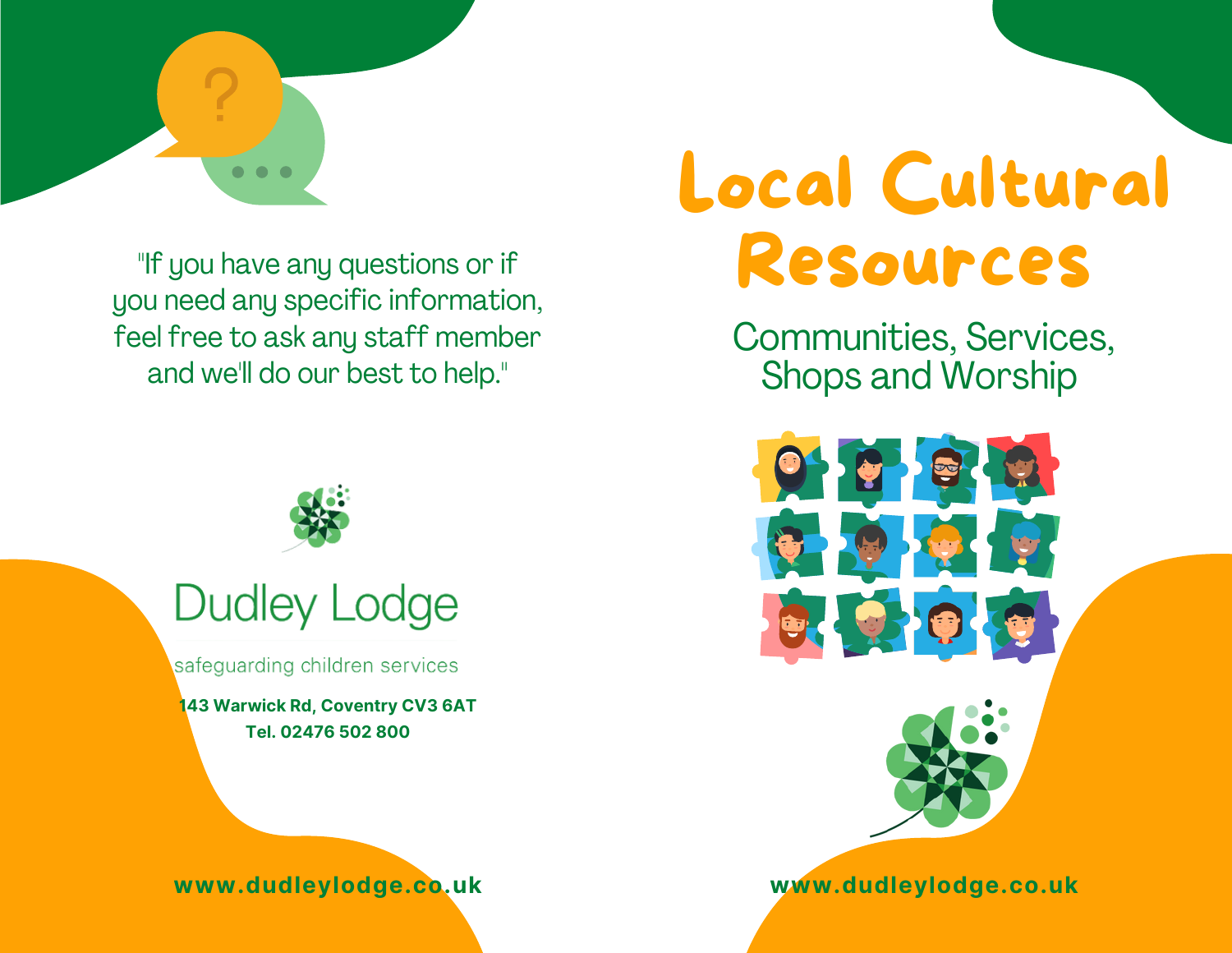

### **Afro-Caribbean Resources**

#### **Hair & Beauty**

Barcode Hair Extensions & Afro Cosmetics: 21B Cross Cheaping, Coventry CV1 1HF Heslyns Hair Salon: 54 Corporation St, Coventry CV1 1GF

Munchie & Anthony: 12 City Arcade, Coventry, CV1 3HW; Tel:024 7622 0879 Afro-Caribbean European Braiding/Hair Extension: 07983 557182 Nana's Hair & Beauty Parlour: 128 Far Gosford St, Coventry CV1 5EA

#### **Supermarkets**

Zoya Afro Caribbean Food: 134 Walsgrave Rd, Coventry CV2 4AX B & T African Supermarket: 92 Far Gosford St, Coventry CV1 5EA

#### **Coventry Market**

Indoor market with vendors for fruit, vegetables, meat, fish, artisanal items& second-hand goods. Queen Victoria Rd, Coventry CV1 3HT

#### **Halal meat centre**

Coventry meat poultry & Afro-Caribbean groceries. Frozen fish & foods: 13 Shelton Square, Coventry, CV1 1DG

#### **Places of Worship and Community Resources**

Coventry Caribbean Association: 159 Spon St, Coventry CV1 3BB-07580 248720 Kings Church: Cheylesmore Community Centre, Arundel/Poitiers Rd, Coventry CV3 5JX West Indian Centre: Spon St, Coventry CV1 3BB, 07792 684401 CLM Church (Christian Life Ministries) Multi-national Pentecostal Church with over 50 different nationalities: 47 Parkside, Coventry, CV1 2HG, 02476226698 Ethiopian Orthodox Congregation: St Thomas Church Parish Hall, Longford Road, Longford, Coventry, CV6 6DR

Coventry Elim: Pentecostal church-Butts, Coventry CV1 3GR, 024 7622 6493

## **East Asian Resources**

China Mini Market (Fresh Oriental Supermarket): 22 Market Way, Coventry CV1 1DLE. Specialise in Chinese, Japanese, Korean, Malaysian, Philippine, Singaporean, Thai & Vietnamese produce.

Wah Yan Hong Oriental Supermarket: 71 Hertford St, Coventry CV1 1LB Top Express Oriental Supermarket: 34 Far Gosford St, Coventry, CV1 5DW Chinese Christian Church: 151 Elm Tree Ave, Coventry CV4 9EN, 024 7665 0681 East Asia Food Fruits & Vegetables: In Coventry Market, 183/184 Stall, Coventry CV1 3HT



# **LGBT+ services and groups**

#### **Out in the UK**

A support group for LGBT+ refugees & Asylum seekers, we meet on the 2nd and 4th Friday of the month at the Koco Community Resource Centre in Coventru.

#### **Coventry Pride Coffee Morning**

Every 2nd Saturday of the month, an informal place to chill out, relax, grab a coffee (or any drink) at home and meet other members of the LGBT+ community, virtually in Coventry. To join the meeting go to: https://zoom.us/j/319702099

#### **Spectrum**

A new group for LGBT+ people aged between 18-30. A regular monthly event will soon commence (location and times to be announced). We have an active group on Facebook, just go to: https://www.facebook.com/groups/CoventrySpectrum/

#### **YANA (You Are Not Alone)**

Virtual Coffee Morning. Every 4th Saturday of the month. These virtual coffee mornings are facilitated by trans members of the community in Coventry and are a safe space for the trans community to virtually meet, talk and create. Join the event via: https://zoom.us/j/481531841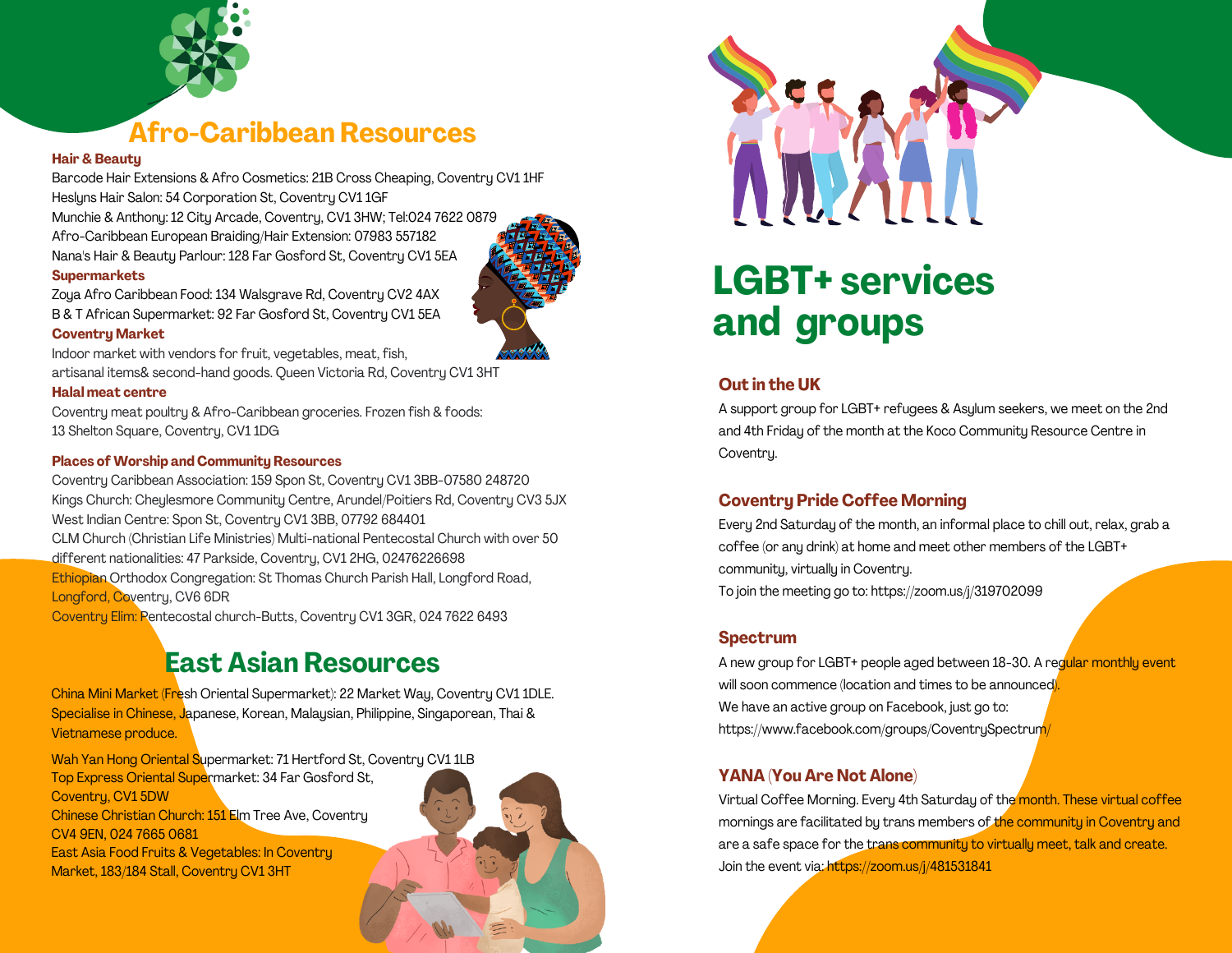

#### **Boloh Helpline 08001512605**

663

Established to provide culturally informed signposting, advice and therapeutic support for Black, Asian and Minority Ethnic children, young people and families.

#### **Somali Cultural Resource Centre**

29 Walsgrave Road, CV2 4HE. Contact Hassan Fidow, 02476553293



#### **Coventry Refugee and Migrant Centre**

Norton House, Bird Street, Coventry, CV1 5FX. Telelphone, 02476227254 Coventry Refugee and Migrant Centre (CRMC) welcomes and empowers asylum seekers, refugees and other migrants in Coventry to rebuild their lives and achieve their potential.

#### **Muslim Resource Centre**

Red Lane Foleshill, CV6 5EE. Provides facilities for the welfare, educational, recreational & cultural needs of the Muslim and wider community. Separate Education and Training facilities are available for women. Services include: advice and information on welfare rights, immigration, nationality laws, housing etc; Pensions Service weekly surgery Tues 10-12 noon; access to training and employment opportunities; Little Angels Day Nursery; library/reading room; social, cultural and educational programmes sensitive to community needs; sports activities. The Resource Centre is a reporting centre for incidents of racial harassment. Adult Education Courses (Tel 024 7660 3715) or see record for Coventry Muslim Resource Centre (Adult Education classes).

#### **Middle Eastern Supermarkets**

Dhaliwal Supermarket: 370-376, Foleshill Rd, Coventry CV6 5AN Sultan Market: 548-554 Stoney Stanton Rd, Coventry, CV6 5FS Dubai Bargains: 59 Far Gosford St, Coventry CV1 5DZ

#### **Turkish Supermarkets**

Nazar Market: 232 Foleshill Rd, Coventry CV1 4HW Anatolia East European Turkish Supermarket: Unit 2 Station St E, Coventry CV6 5FR

## **Eastern European Community Resources**

Aga Polish Grocery Store: 31 Humber Rd, Coventry CV3 1AT Malinka Polish shop: Hoolbrook Lane, CV64DG Polish Shop: 124 Clay Ln, Coventry CV2 4LT Delikatesy Smaczek: 4/6 Shelton Square, Coventry CV1 3DG Latvian Food Shop Rudens: Unit 5-7, Canal Basin, St Nicholas St, Coventry CV1 4LY

#### **Places to Worship for Eastern European Community**

St Stanislaus Kostka Church: Springfield Rd, Coventry CV1 4GR, 024 7622 2455. There is a Mothers & Toddlers group, Mondays 10am, near the church on the 1st floor.

Cracovianka Polish Restaurant: Springfield Road, CV1 4GR Slovianka Restaurant: 83 Far Gosford St, Coventry CV1 5DZ Polish Church Priests House: Springfield Rd, Coventry CV1 4GR 024 7622 2455

There are few Jewish facilities in Coventry, the nearest place to worship is Solihull & District Hebrew Congregation, 3 Monastery Dr, Solihull B91 1DW, 0121 707 5199. There are no Kosher food suppliers in Coventry but Kosher food can be bought online & delivered.